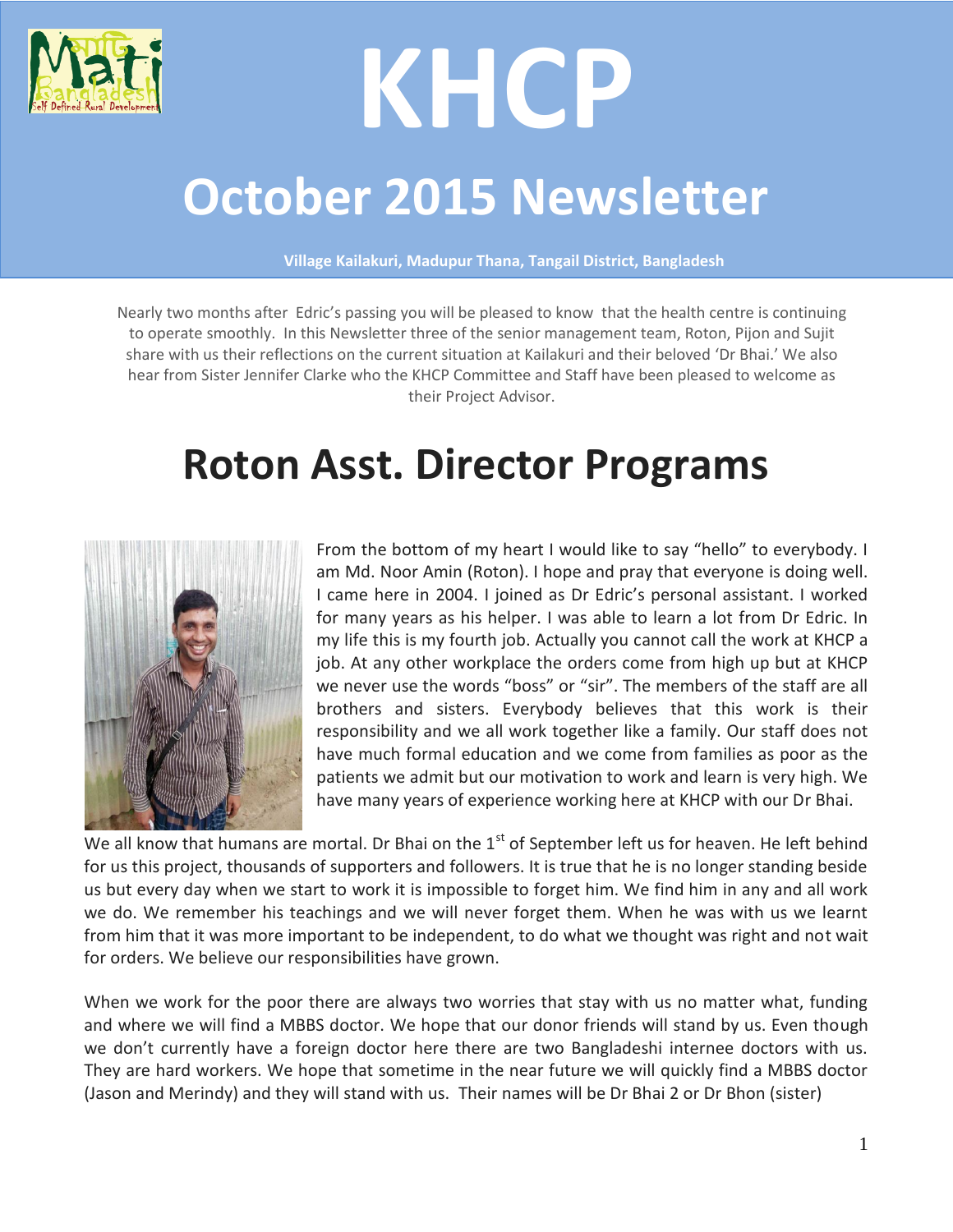## **Pijon Asst. Director Management**

Dr Edric created the Kailakuri Health Care Project for the treatment of the extreme poor. This project was his whole life's work and he created it using his medical knowledge and his experience. The staff learnt from him how to help the patients by receiving training from him and watching what he did. He passed away but he left in his a place a unique and special healthcare centre. There is a strong leadership team and a strong management team and any complicated problem is brought to the Project Committee for it to be solved. We



believe Dr Bhai discovered that he had pulmonary artery hypertension two years ago and that he understood that his time had come. From that time on he started planning how the project could be sustainable without him. Gonoshasthya Khendro last year started sending two internee doctors every two months. Since the beginning Dr Edric created a paramedic team to handle the basic treatment and they are still highly motivated. We can see every day that this project is still needed and that there is nothing that could replace it. The relationship we have with the local community runs deep. The community and everybody involved are supporting us in such a way the project will not fail. KHCP is currently running the way it always has. I would like to thank you for standing by our side.

## **Sujit Acting Medical Coordinator**

#### **Hello over there to the support groups of KHCP. The KHCP is still alive and well thanks to all of your support.**



support them, as was Dr Bhai's wish.

I am Sujit Rangsa from the local Mundi tribal community. Before Dr Bhai's passing it was his wish that the management of the project was passed into my hands. I now work with each department the way Dr Edric taught me to. Dr Bhai taught me to work with the staff hand in hand and to handle

problem calmly and with patience. Five senior staff helps me in particular, Roton, Pijon, Bijoy (Assistant Director Outdoor) and Onen (Assistant Director indoor). We are altogether 93 staff in the KHCP family and so far we are working together as strong as ever. Dr Bhai created the design of The Kailakuri Project to eventually be independent of him. He

taught us to follow his design and that all we need is a MBBS doctor to monitor the health side of the project and update training to the paramedics. The project is very essential for the extreme poor in this village and the three communities (Hindu, Muslim and Christian) and we continue to



Suhjit and Jibon (Paramedic) fixing a plaster cast to Antaz's (Health Educator) broken wrist.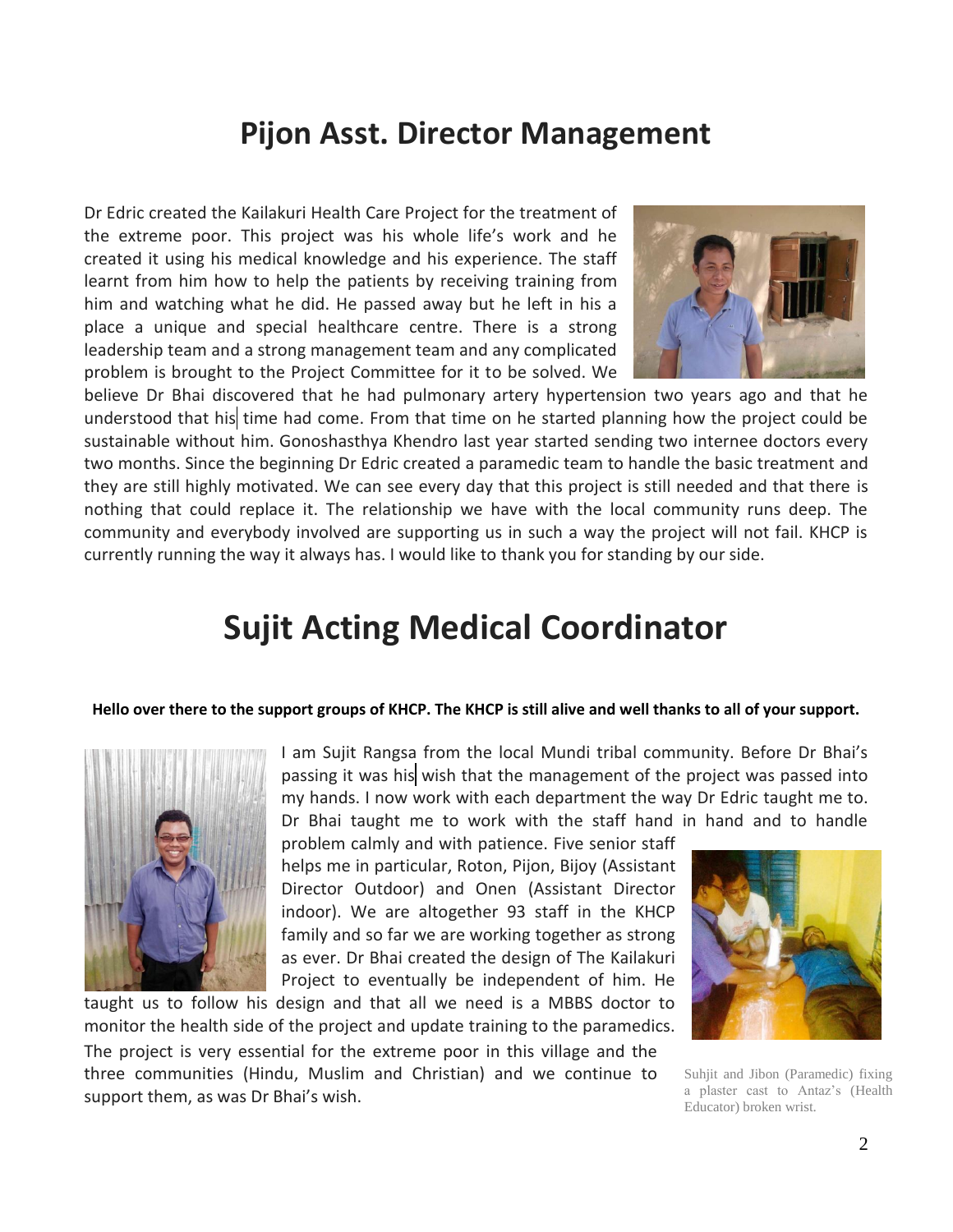# **Sister Doctor Jenny Project Adviser**



Sr. Dr Jenny enjoying tea, after our committee meeting with Mariko Inui, Meroni Didi (Committee member), Happy Begum (committee member).

Doctor Bhai, Edric, always called me Sr. Dr. Jenny as I am a Catholic sister who is also a doctor. I came first to Bangladesh in 1980 and worked in Tuital in a small health centre in a then remote part of Dhaka district from 1981 - 1994. After some updating, I returned to Dhaka in 1997 and later worked for 3 years with UNICEF on a project to address maternal mortality and violence against women. In 2004 when I was appointed to a leadership role with our Sisters, I had a finger in 13 pies! My connection with KHCP grew over years. Edric visited us in Tuital and I visited first Thanabaid and later Kailakuri. Libby Laing, a nurse who worked at Thanabaid, stayed with us whenever she came to Dhaka. Over the years, Edric has used me as a sounding board to discuss the various challenges

faced by the project. When I returned in 2013, Edric was again in touch and when he was diagnosed, I tried to be a support to Edric in the many challenges he faced and also to the staff. Edric prepared himself for death and also prepared his staff for the time after his death. His great consolation was to know that Jason and Merindy were committed to Kailakuri even if it would take time for them to arrive. Edric carefully chose the three persons to lead the project, ones who would continue the philosophy of health care for the poor by the poor and who would work with the community. They managed the project for the last six months of Edric's life and have repaid his faith in them to continue the project after his death. I now have been appointed Project Adviser and visit at least once a month and am in contact by phone and email even more often. It is a privilege for me to support the project in this transition time.



Our Rena Didi (health worker) checking the blood pressure of an outpatient. Our Mojid Bhai (Asst cashier) and his



new born daughter named Minha